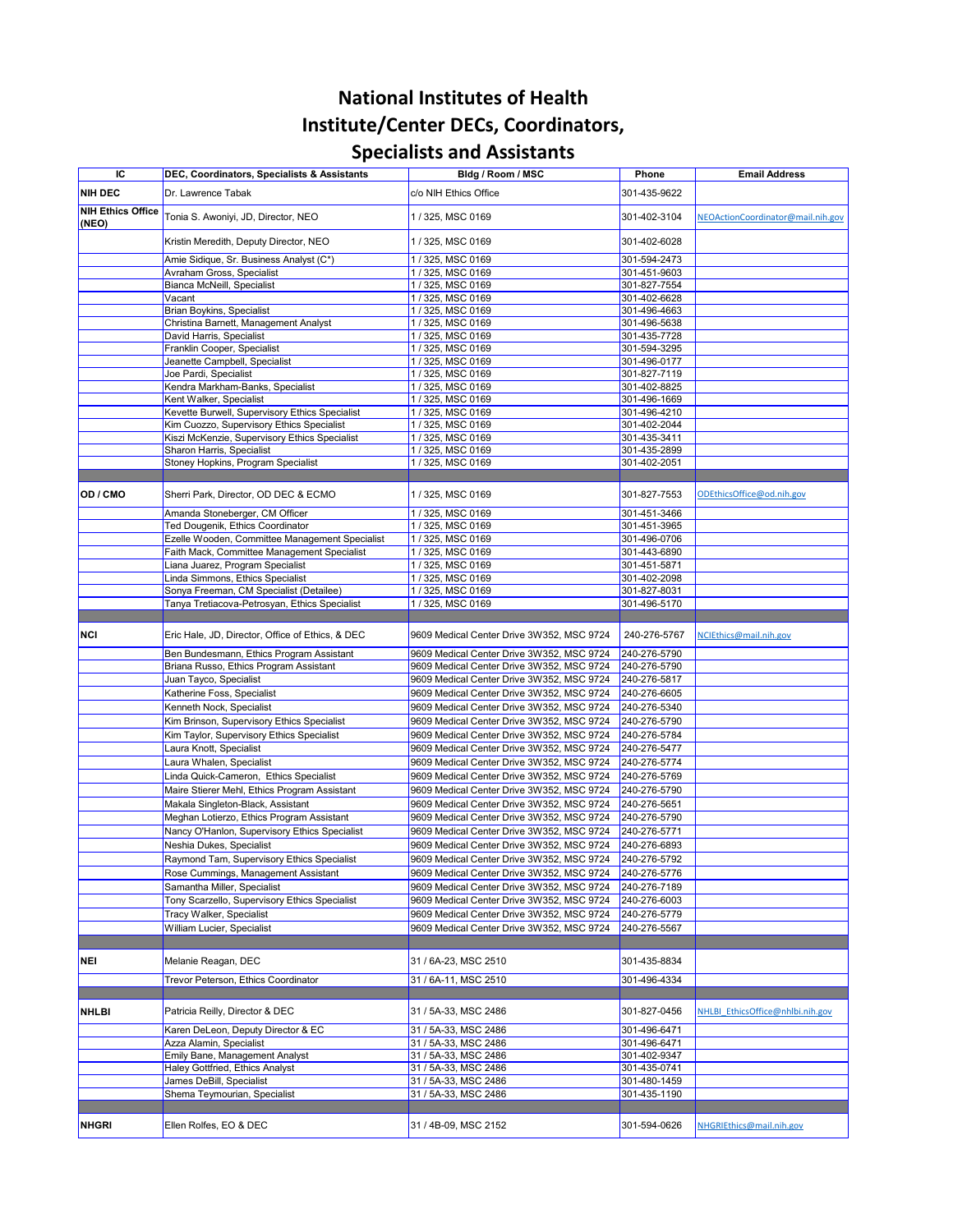| IC                    | <b>DEC, Coordinators, Specialists &amp; Assistants</b>               | Bldg / Room / MSC                            | <b>Phone</b>                 | <b>Email Address</b>            |
|-----------------------|----------------------------------------------------------------------|----------------------------------------------|------------------------------|---------------------------------|
|                       |                                                                      |                                              |                              |                                 |
| <b>NHGRI</b> (cont'd) | Leonard Ross, JD, Branch Chief & Ethics Coordinator                  | 31 / 4B-39, MSC 2486                         | 301-594-5957                 |                                 |
|                       | Estae Lawrence, Ethics Specialist                                    | 31 / 4B-39, MSC 2070                         | 301-827-7386                 |                                 |
|                       | Katie Zimmerman, Ethics Program Analyst (C*)                         | 31 / 4B-39, MSC 2070                         | 301-827-7386                 |                                 |
|                       |                                                                      |                                              |                              |                                 |
|                       |                                                                      |                                              |                              |                                 |
| <b>NIA</b>            | Patrick Shirdon, EO & DEC                                            | 31 / 5C-35, MSC 2292                         | 301-496-5345                 | NIAEthics@mail.nih.gov          |
|                       |                                                                      |                                              |                              |                                 |
|                       | Beverly Jordan, Ethics Specialist                                    | 31 / 2C-02, MSC 2292                         | 301-451-4443                 |                                 |
|                       | Brenda Bernard, Program Analyst                                      | 31 / 2C-02, MSC 2292                         | 301-451-8384                 |                                 |
|                       | Carla Pruitt, JD, Ethics Specialist (C*)                             | 31 / 2C-02, MSC 2292                         | 301-827-6763                 |                                 |
|                       | Rita Watson, JD, Ethics Coordinator                                  | 31 / 2C-02, MSC 2292                         | 301-402-3313                 |                                 |
|                       |                                                                      |                                              |                              |                                 |
|                       |                                                                      |                                              |                              |                                 |
| <b>NIAAA</b>          | Vicki Buckley, DEC                                                   | 6700B Rockledge Dr., Room 1205, MSC 6902     | 301-443-2238                 |                                 |
|                       |                                                                      |                                              |                              |                                 |
|                       | Amy Matush, Ethics Coordinator                                       | 6700B Rockledge Dr., Room 1236, MSC 6902     | 301-443-0469                 |                                 |
|                       |                                                                      |                                              |                              |                                 |
|                       |                                                                      |                                              |                              |                                 |
| <b>NIAID</b>          | Arthur H Bennett, Director & DEC                                     | 5601 Fishers Lane, Suite 6, C20              | 240-627-3676                 | Ethics2@niaid.nih.gov           |
|                       |                                                                      |                                              |                              |                                 |
|                       | Annie Joseph, Supervisory Ethics Specialist                          | 5601 Fishers Lane, Suite 6, C20              | 301-761-6771                 |                                 |
|                       | Carolyn D. Larcom, JD, Specialist                                    | 5601 Fishers Lane, Suite 6, C20              | 301-761-6941                 |                                 |
|                       | Colton C. Neubauer, Specialist                                       | 5601 Fishers Lane, Suite 6, C20              | 301-761-5313                 |                                 |
|                       |                                                                      |                                              |                              |                                 |
|                       | Deana E. Funes, Program Assistant                                    | 5601 Fishers Lane, Suite 6, C20              | 301-435-6542                 |                                 |
|                       | Doris D. Smith, Specialist                                           | 5601 Fishers Lane, Suite 6, C20              | 240-627-3730                 |                                 |
|                       | Jeremy R. Tam, Supervisory Ethics Specialist                         | 5601 Fishers Lane, Suite 6, C20              | 240-627-3955                 |                                 |
|                       | Kimberly D. Martin, Specialist                                       | 5601 Fishers Lane, Suite 6, C20              | 240-627-3715                 |                                 |
|                       |                                                                      |                                              |                              |                                 |
|                       |                                                                      |                                              |                              |                                 |
| <b>NIAMS</b>          | Dr. Robert Carter, Deputy Director & DEC                             | 31 / 4C-32, MSC 2350                         | 301-496-3651                 |                                 |
|                       |                                                                      |                                              |                              |                                 |
|                       | Elizabeth Elliott, Ethics Coordinator                                | 31 / 4C-32, MSC 2350                         | 301-451-4884                 |                                 |
|                       |                                                                      |                                              |                              |                                 |
|                       |                                                                      |                                              |                              |                                 |
| NIBIB                 | ynn Honicker, DEC                                                    | 31 / 1C-14, MSC 2281                         | 301-402-9450                 | NIBIBEthics@mail.nih.gov        |
|                       |                                                                      | 6707 Democracy Blvd, DEM II, Ste 202         | 240-383-0310                 |                                 |
|                       | Lily Bisson, Ethics Coordinator                                      |                                              |                              |                                 |
|                       | William Kane, JD, Ethics Specialist                                  | 31 / 1C-25, MSC 2281                         | 301-451-8662                 |                                 |
|                       |                                                                      |                                              |                              |                                 |
|                       |                                                                      |                                              |                              |                                 |
| <b>NICHD</b>          | Rodney Rivera, EO & DEC                                              | 31 / 2A-03, MSC 2425                         | 301-496-0648                 | NICHDEthicsOffice@mail.nih.gov  |
|                       |                                                                      |                                              |                              |                                 |
|                       | Stephanie Bonhome, J.D. Branch Chief & EC                            | 31 / 2A-33, MSC 2425                         | 301-443-0715                 |                                 |
|                       |                                                                      |                                              |                              |                                 |
|                       | Nicole Mizell, Specialist                                            | 31 / 2A-33, MSC 2425                         | 301-594-8029                 |                                 |
|                       | Tonya Willis, Specialist                                             | 31 / 2A-33, MSC 2425                         | 301-435-7897                 |                                 |
|                       |                                                                      |                                              |                              |                                 |
|                       |                                                                      |                                              |                              |                                 |
| <b>NIDCD</b>          | Timothy J. Wheeles, EO & DEC                                         | 31 / 3C-02, MSC 2320                         | 301-402-0495                 |                                 |
|                       | Mark L. Lucano, Ethics Coordinator                                   | 31 / 3C-02, MSC 2320                         |                              |                                 |
|                       |                                                                      |                                              | 301-594-3537                 |                                 |
|                       |                                                                      |                                              |                              |                                 |
| <b>NIDCR</b>          | Kathleen Stephan, DEC                                                | 31 / 2C-39, MSC 2290                         | 301-496-5826                 |                                 |
|                       |                                                                      |                                              |                              |                                 |
|                       | Patty Philippi Chestnut, Ethics Coordinator                          | 31 / 2C-39, MSC 2290                         | 301-435-2521                 |                                 |
|                       |                                                                      |                                              |                              |                                 |
|                       |                                                                      |                                              |                              |                                 |
| NIDDK                 | Traci Melvin, DEC                                                    | 6707 Democracy Blvd, DEM II, Ste 7100        | 301-827-4225                 | NIDDKEthicsoffice@mail.nih.gov  |
|                       |                                                                      |                                              |                              |                                 |
|                       | Kaitlyn Caponiti, Ethics Specialist                                  | 6707 Democracy Blvd, DEM II, Ste 7100        | 301-594-7792                 |                                 |
|                       | Samantha Jarvis, Ethics Specialist                                   | 6707 Democracy Blvd, DEM II, Ste 7100        | 301-594-8995                 |                                 |
|                       |                                                                      |                                              |                              |                                 |
|                       |                                                                      |                                              |                              |                                 |
| <b>NIDA</b>           | Dave Daubert, Deputy EO & DEC                                        | 3WFN RM 09D14 MSC 6025                       | 301-402-1652                 | NIDAethicsoffice@nida.nih.gov   |
|                       |                                                                      |                                              |                              |                                 |
|                       |                                                                      |                                              |                              |                                 |
|                       | Anna Wheeler, JD, Ethics Coordinator                                 | 3WFN RM 09D17 MSC 6025                       | 301-480-2474                 |                                 |
|                       | Tamika Cloyd, MA, Ethics Specialist                                  | 3WFN RM 09A09 MSC 6025                       | 301-827-4526                 |                                 |
|                       |                                                                      |                                              |                              |                                 |
|                       |                                                                      |                                              |                              |                                 |
| <b>NIEHS</b>          | Jackie Stillwell, Deputy Ethics Counselor, Director of               | Keystone, Room 1084, MD: K1-07               | 984-287-3060                 | niehsethicsoffice@niehs.nih.gov |
|                       | <b>Ethics</b>                                                        |                                              |                              |                                 |
|                       | D.J. Joya, Specialist                                                | Keystone, Room 1081, MD: K1-07               | 984-287-3033                 |                                 |
|                       | Patricia Harris, Specialist                                          | Keystone, Room 1082, MD: K1-07               | 984-287-3030                 |                                 |
|                       |                                                                      |                                              |                              |                                 |
|                       |                                                                      |                                              |                              |                                 |
| <b>NIGMS</b>          | Sally Lee, EO & DEC                                                  | 45 / 3AN-44C, MSC 6200                       | 301-594-2755                 | NIGMSEthicsoffice@nih.gov       |
|                       |                                                                      |                                              |                              |                                 |
|                       | Vickie Southers, Deputy EO                                           | 45 / 3AN-44B, MSC 6200                       | 301-594-2755                 |                                 |
|                       | Rusinel Amarante, Management Analyst                                 | 45 / 3AN-44H, MSC 6200                       | 301-594-4481                 |                                 |
|                       |                                                                      |                                              |                              |                                 |
|                       |                                                                      |                                              |                              |                                 |
| <b>NIMH</b>           | Ann D. Huston, EO & DEC                                              | NSC 6103, MSC 9653                           | 301-443-3824                 | AskNIMHEthics@nih.gov           |
|                       |                                                                      |                                              |                              |                                 |
|                       | Kendall Johnson, Management Analyst (C*)                             | NSC 6102B, MSC 9653                          | 301-827-6248                 |                                 |
|                       | Melba Rojas, Program Analyst                                         | <b>NSC 6102A, MSC 9653</b>                   | 301-402-0279                 |                                 |
|                       | Yolanda Green, Ethics Specialist                                     | NSC 6100B, MSC 9653                          | 301-443-0039                 |                                 |
|                       |                                                                      |                                              |                              |                                 |
|                       |                                                                      |                                              |                              |                                 |
| <b>NIMHD</b>          | Kimberly Allen, EO & DEC                                             | 2 DEM, Suite 800, MSC 5465                   | 301-594-2674                 |                                 |
|                       |                                                                      |                                              |                              |                                 |
|                       | Tricia Goldburn, Ethics Specialist                                   | 2 DEM, Suite 800, MSC 5465                   | 301-402-1366                 |                                 |
|                       |                                                                      |                                              |                              |                                 |
|                       |                                                                      |                                              |                              |                                 |
| <b>NINDS</b>          | Amy Adams, Deputy Director & DEC                                     | 6001 Executive Blvd (NSC)/3161               | 301-435-0110                 |                                 |
|                       |                                                                      |                                              |                              |                                 |
|                       | Martha Diaz-Ortiz, Director, Ethics Office<br>Ayo Larmie, Specialist | 31 / 8A-33, MSC 2540<br>31 / 8A-33, MSC 2540 | 301-443-7956<br>301-496-6573 |                                 |